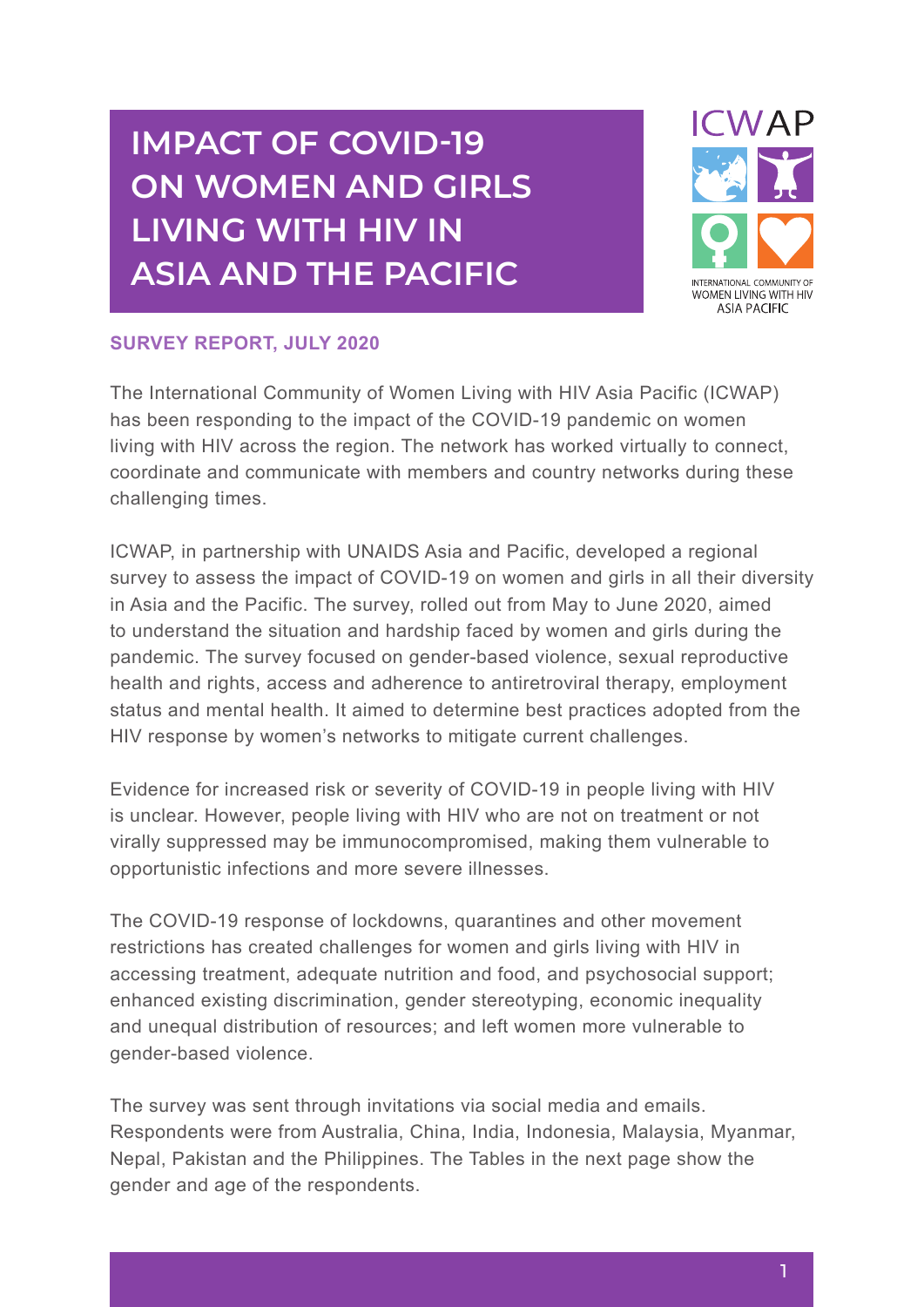# How do you define your gender? **HOW DO YOU DEFINE YOUR GENDER?**



#### **WHAT IS YOUR AGE?**



# **WHICH GROUP(S) DO YOU BELONG TO?** Which group(s) do you belong to?

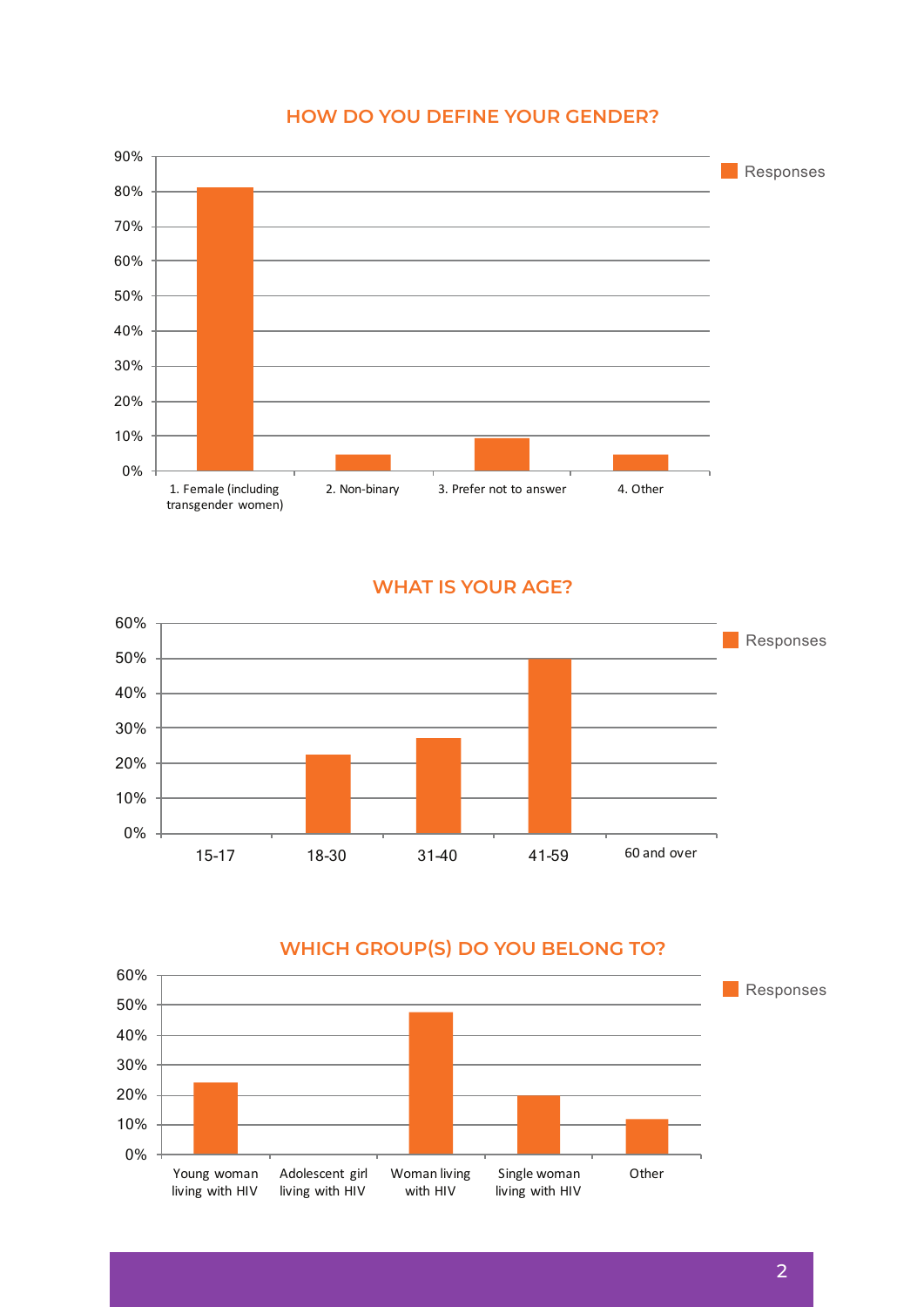# **HOW IS THE PANDEMIC SITUATION IN THE COUNTRY WHERE**  YOU LIVE? WHAT ARE THE LOCKDOWN RESTRICTIONS? IS **THERE ANY GOVERNMENT SUPPORT FOR GIRLS AND WOMEN** LIVING WITH HIV?

During data collection, most countries were in full or partial lockdown for one to three months. Some countries restricted use of public transport and people were directed to work from home. Some countries did not allow movement of people. Almost seventy percent of respondents said there was no targeted support for women and girls living with HIV during the pandemic. Livelihood opportunities have been lost, and daily survival chances have worsened. Employed, working part-time 9.09% Danny data concentri, most countries were in fun or par



# **WHICH OF THE FOLLOWING CATEGORIES BEST**  Which of the following categories best describes DESCRIBES YOUR EMPLOYMENT STATUS?

More than twenty percent of respondents lost their jobs because of COVID-19, and ten percent of women and girls said they have not been paid due to the pandemic.

# **WHAT ARE THE CRITICAL CHALLENGES FACING WOMEN AND GIRLS LIVING WITH HIV DURING THE PANDEMIC? HAS YOUR GOVERNMENT TAKEN STEPS TO REDUCE THOSE CHALLENGES?**

The pandemic has exposed deep-rooted inequalities and gendered power dynamics. Women and girls are experiencing the greatest health and human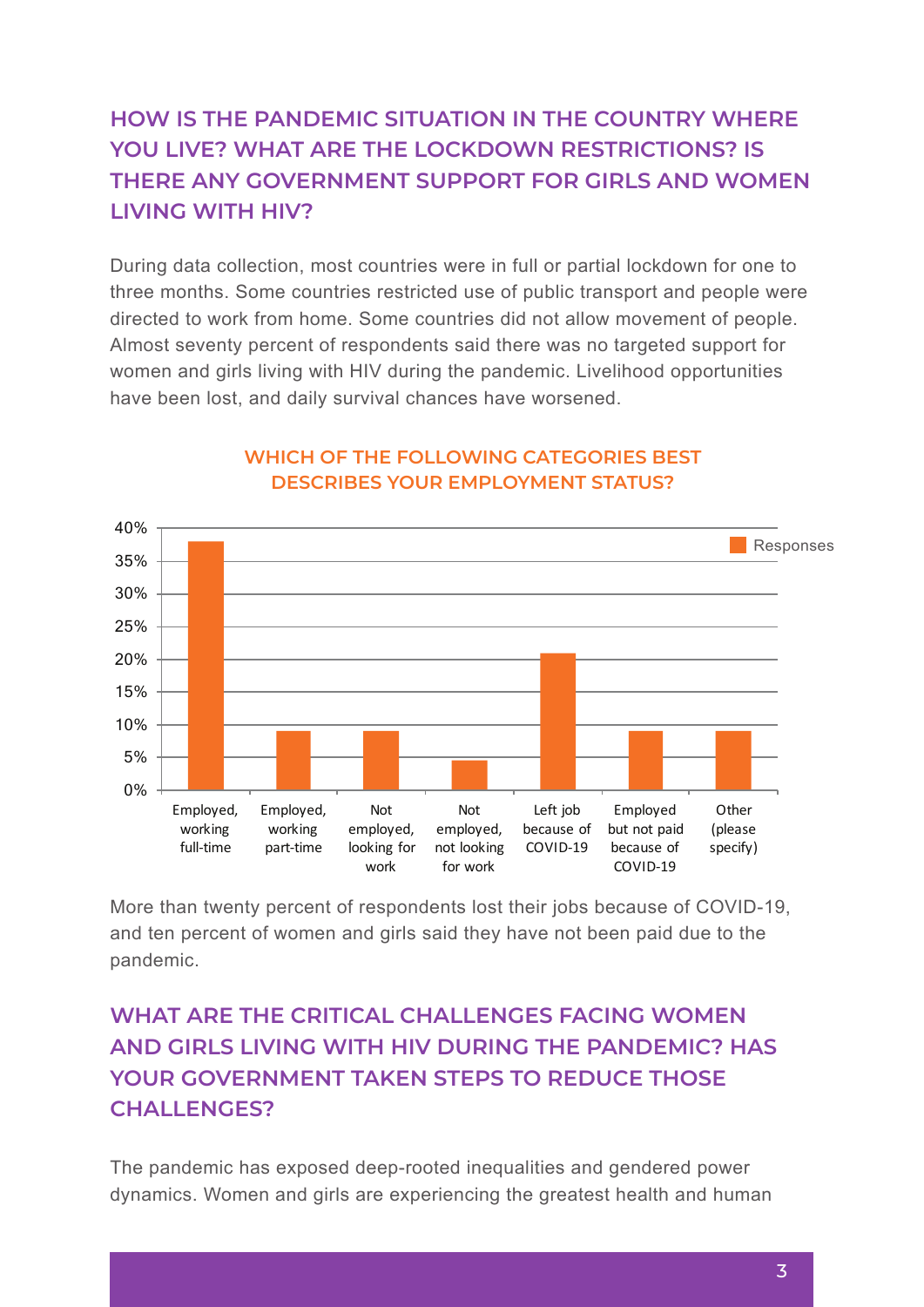rights impacts related to the virus. Challenges include existing discrimination and gender stereotyping; economic inequality; lack of equal access to food, clean water, housing and health services; stigma and discrimination; financial hardship; and mental health issues.

Respondents in Australia and Malaysia were provided a stipend to cover daily living, but none of the respondents in the other countries received support from the government or interventions targeted to people living with HIV. Some respondents said government emergency responses were discriminatory against migrant workers, and people not listed with the local government were not able to obtain state-provided nutrition and hygiene support.

#### **HAS YOUR ORGANIZATION TAKEN ANY STEPS TO SUPPORT WOMEN AND GIRLS LIVING WITH HIV DURING THE PANDEMIC?**

Most respondents were women living with HIV. Some were attached to a local network or community-based organization. Some were actively engaged in supporting people in need, such as the women's networks in India, Indonesia, Nepal and Viet Nam. Many staff and volunteers supported the delivery of antiretroviral medicines, food and hygiene kits, provided psychological support, and shared information about COVID-19 prevention.

### **AS A WOMAN OR GIRL LIVING WITH HIV, WHAT ARE THE MAIN CHALLENGES FOR YOU IN ACCESSING AND ADHERING TO ANTIRETROVIRAL THERAPY, AND ACCESSING SEXUAL AND REPRODUCTIVE HEALTH AND RIGHTS SERVICES DURING THE PANDEMIC?**

Many organization staff and volunteers have offered social support and advice and delivered antiretroviral medicines to women and girls during the pandemic. This limited support is not sufficient, however. As COVID-19 is unlikely to disappear soon, it is critical for governments and stakeholders to develop strong plans to address women's health, needs and reproductive rights, including the right to food, hygiene and shelter.

#### **HAVE YOU MISSED ANY DOSES OF ANTIRETROVIRAL MEDICINES? HOW MANY DAYS?**

Twenty percent of women and girls living with HIV missed their antiretroviral medicines for 1–10 days.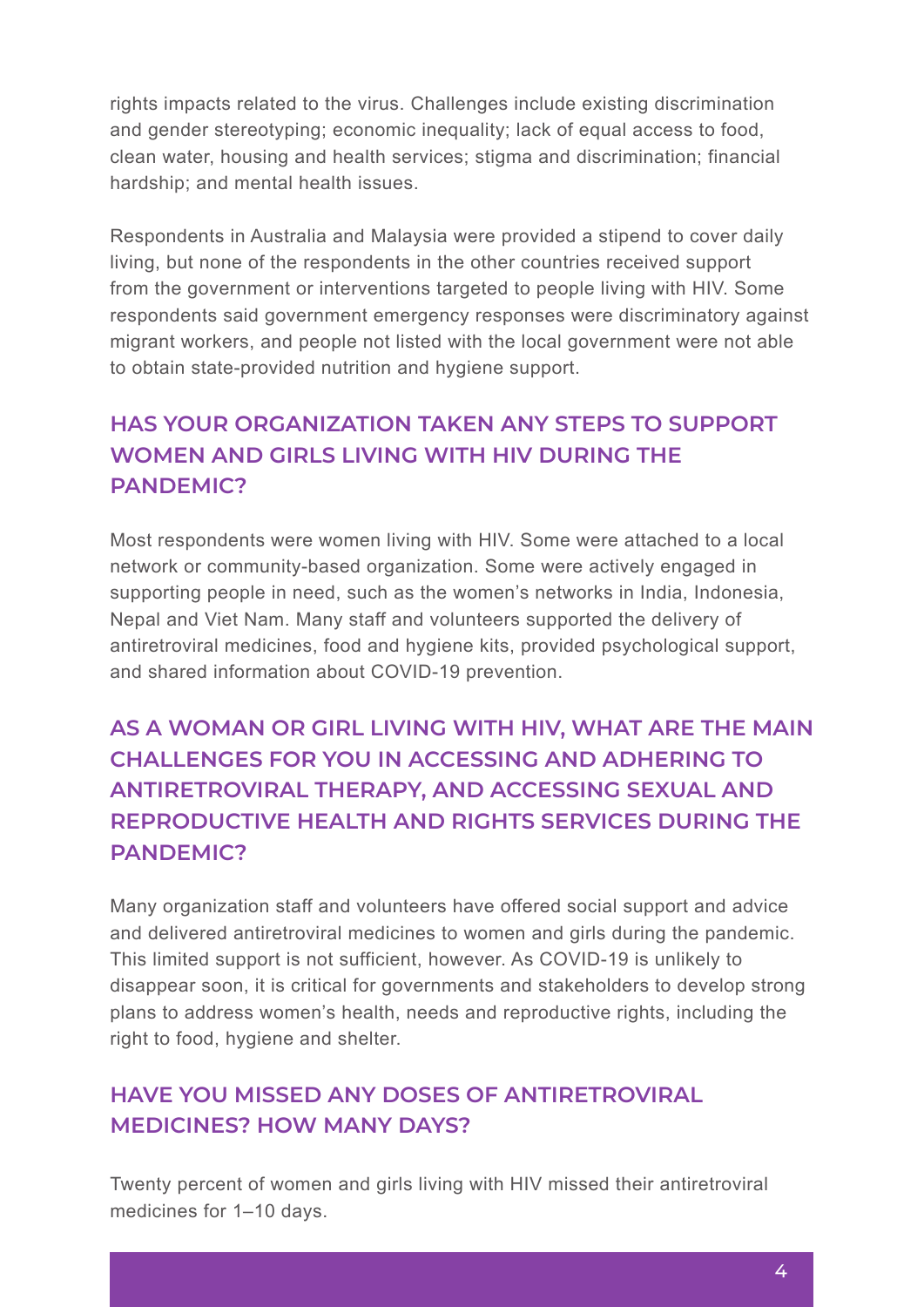

# DID YOU MISS ANY DOSES OF ANTIRETROVIRAL MEDICINES? **IF YES, HOW MANY DAYS?** many days?

Measures imposed to stop COVID-19 didn't affect the distribution of antiretroviral medicines in Australia, China and Malaysia, according to respondents from these countries.

Respondents from other countries mentioned stockouts of medicines. Some women had to justify why they needed to travel or walk for up to two days to reach an antiretroviral centre and consequently missed their medicines because of fear of disclosing their HIV status. Many people have lost their jobs and cannot afford to travel to treatment centres.

Respondents reported that Indonesia has had antiretroviral medicine stockouts and many people living with HIV had only 10 days of medicines at home, reducing treatment adherence. In China some women living with HIV buy their antiretroviral medicines from Thailand because they believe them to be superior to those available or produced locally. Many of these women have been forced to discontinue treatment because the ban on international flights means they cannot obtain their usual medicines from Thailand.

### **HAVE YOU EXPERIENCED MENTAL HEALTH ISSUES DUE TO COVID-19?**

Ninety percent of the respondents reported mental health issues due to COVID-19. Leading causes of mental health problems in women living with HIV during the pandemic include financial hardship, intimate partner violence, lack of safety in quarantine, lack of access to treatment and information regarding HIV and COVID-19, fear of revealing their HIV status, and lack of psychosocial support.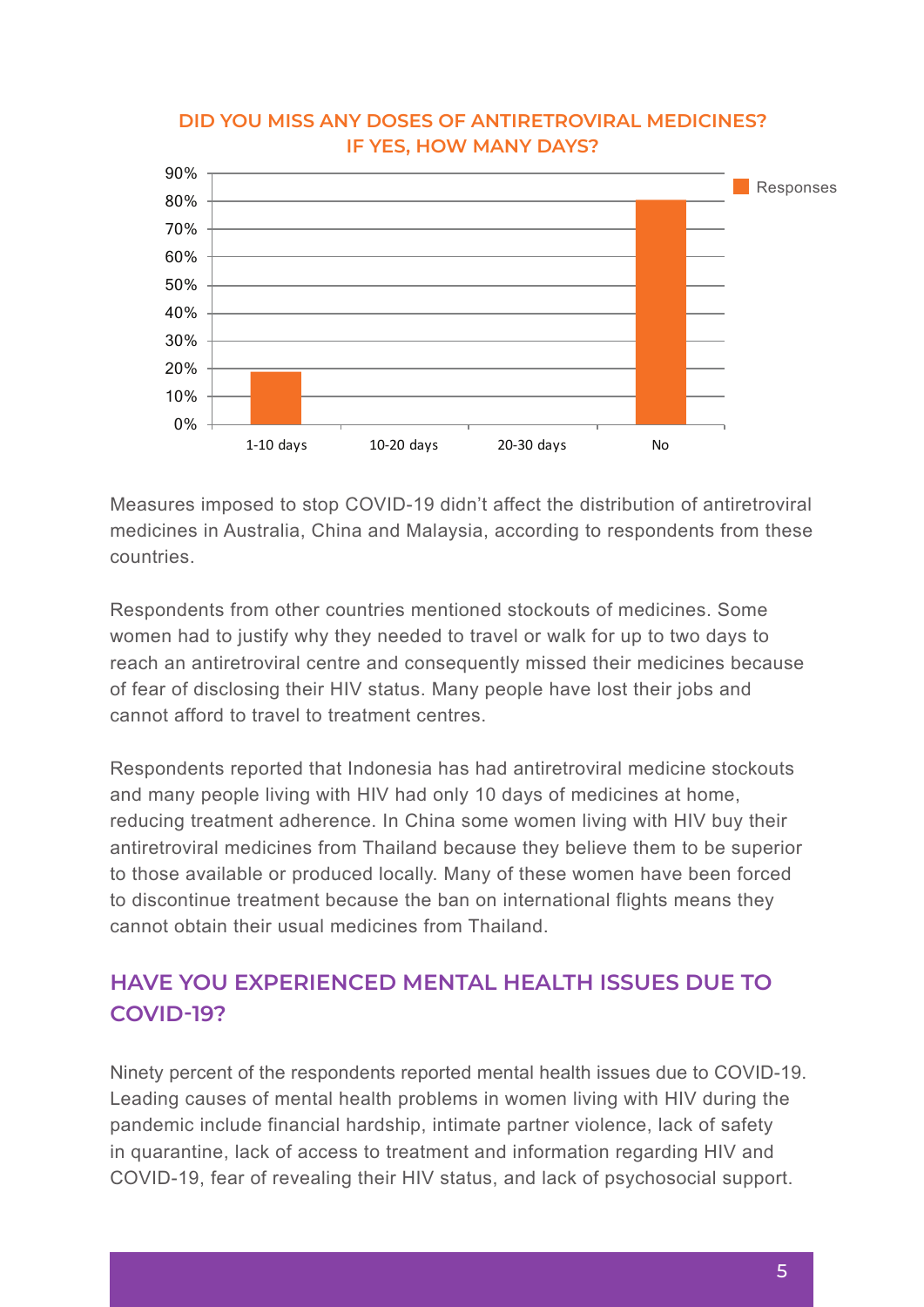#### **HAVE YOU EXPERIENCED OR FACED ANY DOMESTIC OR GENDER-BASED VIOLENCE OR ABUSE DURING THE PANDEMIC?**

Almost thirty percent of the respondents have experienced gender-based violence. Responses to this question were mixed. Responders may have had difficulty differentiating between domestic violence and abuse. Some women have been discriminated against, stigmatized, threatened or compelled to suppress their needs. Due to poor planning and unequal distribution of resources, some women have had to justify their access to antiretroviral medicines, at home and in society. When there is no income, conflict may arise in the family and women may experience multiple layers of violence.

#### **DID YOU HAVE ACCESS TO CONTRACEPTION DURING COVID-19?**

More than eighty percent of the respondents lacked access to sexual and reproductive health and rights, including contraception, during COVID-19.

Malaysia has been good at responding to prevention of mother-to-child transmission during the pandemic.

Financial disparities and intimate partner violence may hinder a woman's ability to negotiate condom use or access health care. Women and young people dependent on their families may have difficulty accessing contraception.

#### **DID YOU EXPERIENCE ANXIETY DURING COVID-19?**

Sixty-five percent of the respondents reported anxiety due to the burden of care of family members and fifty percent reported anxiety due to COVID-19. Respondents in India and Nepal reported difficulties in accessing food. Many women and girls living with HIV working in the informal sector now have no paid work. Stigma and discrimination in the family and society are fuelling mental health issues. Fear of reduced access to medicines and unavailability of routine health care has created more stress. People lack accurate information and social support.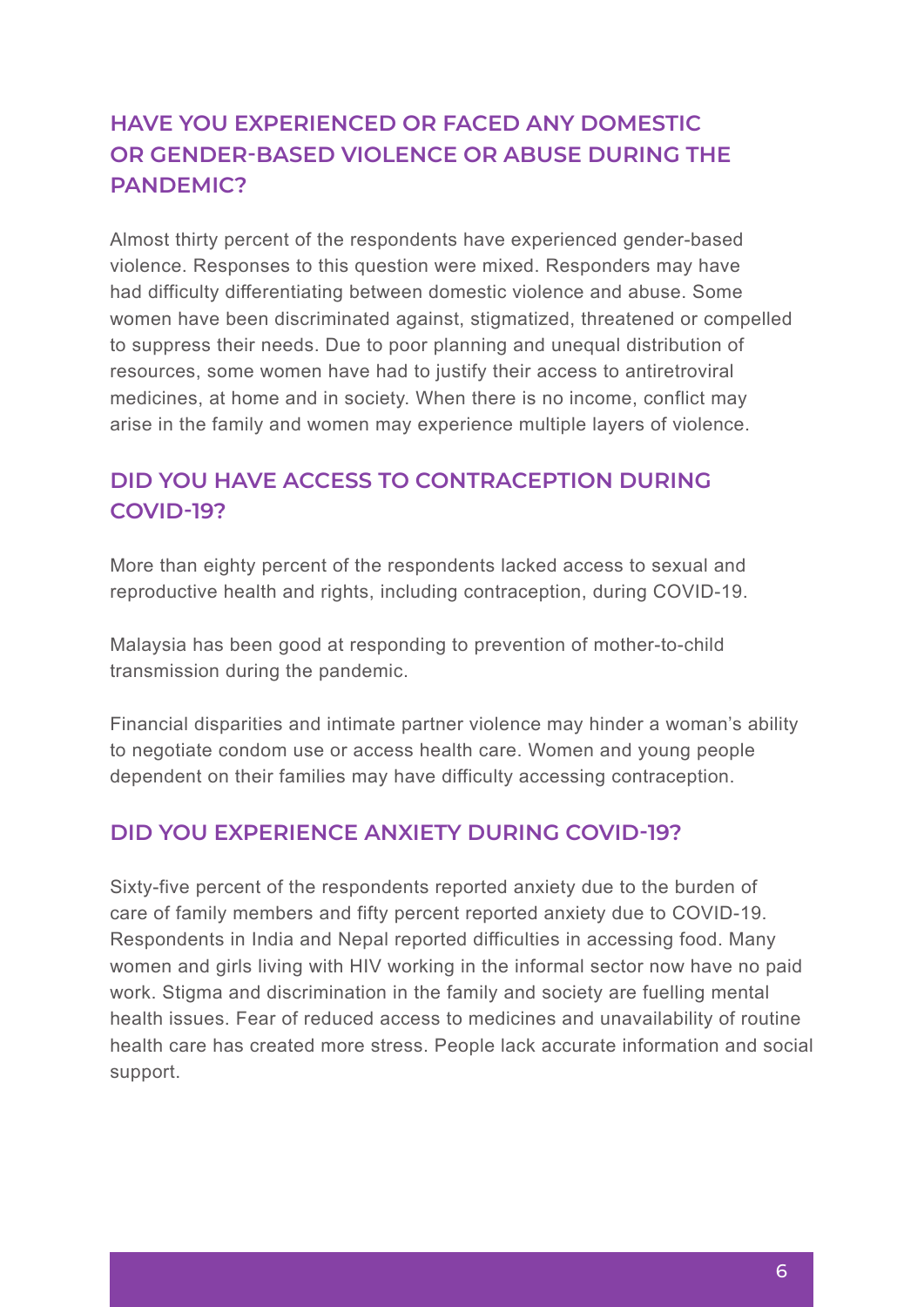#### **LEVEL OF ANXIETY**



*"I am a single mother with a son and a daughter. We live in a rented home in the city. All the responsibility for feeding and caring for my children makes me depressed. My son and I are living with HIV, and my daughter has aplastic anaemia disease. We are all taking medicine. My antiretroviral medicine is free of charge and accessible, but my daughter needs 30 000 rupees a month to buy her medicine. In lockdown we have no work and we cannot leave our home. We are frightened because we all have low immunity to fight COVID-19 and do not have accurate information."*

#### **PLEASE TELL US HOW ICWAP OR ANOTHER REGIONAL NETWORK CAN SUPPORT YOU.**

As the pandemic continues, women and girls are struggling to access basic health care and sexual and reproductive health services. Women may not have access to antenatal or postnatal care, prevention of vertical transmission services, or essential immunizations for their babies.

Many women have lost their jobs due to the pandemic. Women reliant on partners or family for financial and social support may suppress their own needs. Lack of information about the interaction between HIV and COVID-19 is fuelling loss of self-confidence.

Most respondents believe national and regional networks of women living with HIV must not be interrupted in their ongoing HIV programming work. Rather, they should be supported during the pandemic to use the lessons learned from the HIV response. Urgent needs for food, hygiene, shelter, and reproductive health and rights services must be responded to without judgement or discrimination. Networks and stakeholders should channel collaborative funds to address key populations' needs.